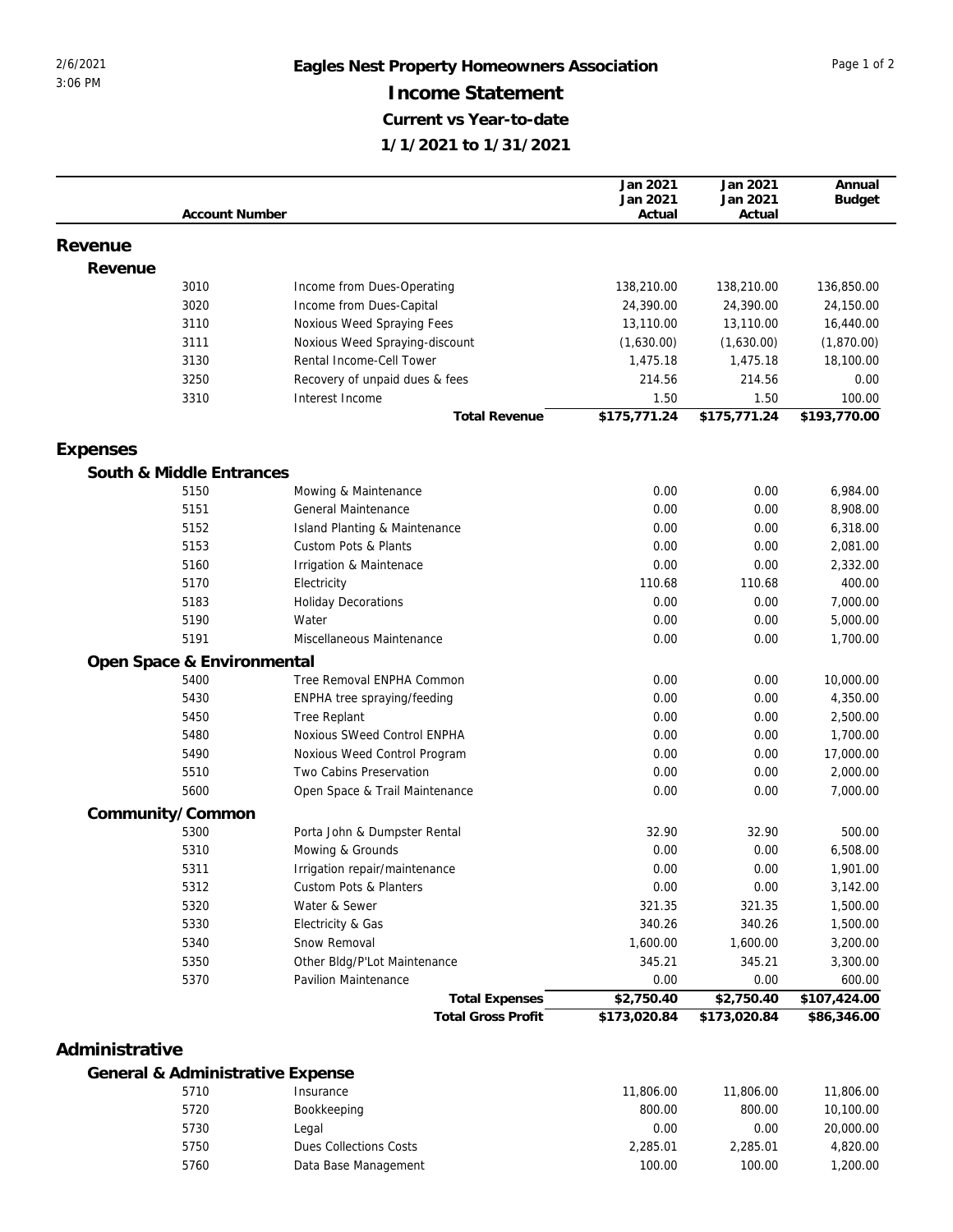|                |                                         | Jan 2021     | Jan 2021     | Annual        |
|----------------|-----------------------------------------|--------------|--------------|---------------|
|                |                                         | Jan 2021     | Jan 2021     | <b>Budget</b> |
| Account Number |                                         | Actual       | Actual       |               |
| 5770           | Transfer fees                           | 0.00         | 0.00         | 150.00        |
| 5820           | Annual Meeting                          | 0.00         | 0.00         | 4,200.00      |
| 5830           | Awards & Recognition                    | 0.00         | 0.00         | 1,000.00      |
| 5840           | Newsletters & E-Mail Blasts             | 75.00        | 75.00        | 1,275.00      |
| 5850           | <b>Sub Association Grants</b>           | 0.00         | 0.00         | 9,000.00      |
| 5851           | Other Events                            | 0.00         | 0.00         | 4,280.00      |
| 5852           | <b>Community Center Reservations</b>    | 0.00         | 0.00         | 500.00        |
| 5860           | Office Supplies & Expenses              | 135.24       | 135.24       | 1,000.00      |
| 5861           | New Development Review                  | 0.00         | 0.00         | 1,000.00      |
| 5870           | Computer & Web Expenses                 | 106.00       | 106.00       | 2,600.00      |
| 5900           | Independent Contractors                 | 1,000.00     | 1,000.00     | 12,360.00     |
| 5910           | Expenses shared w/ DRC                  | 0.00         | 0.00         | (1,500.00)    |
|                | <b>Total Administrative</b>             | \$16,307.25  | \$16,307.25  | \$83,791.00   |
|                | Total Net Income (Loss) From Operations | \$156,713.59 | \$156,713.59 | \$2,555.00    |
|                | Total Net Income (Loss)                 | \$156,713.59 | \$156,713.59 | \$2,555.00    |
|                |                                         |              |              |               |